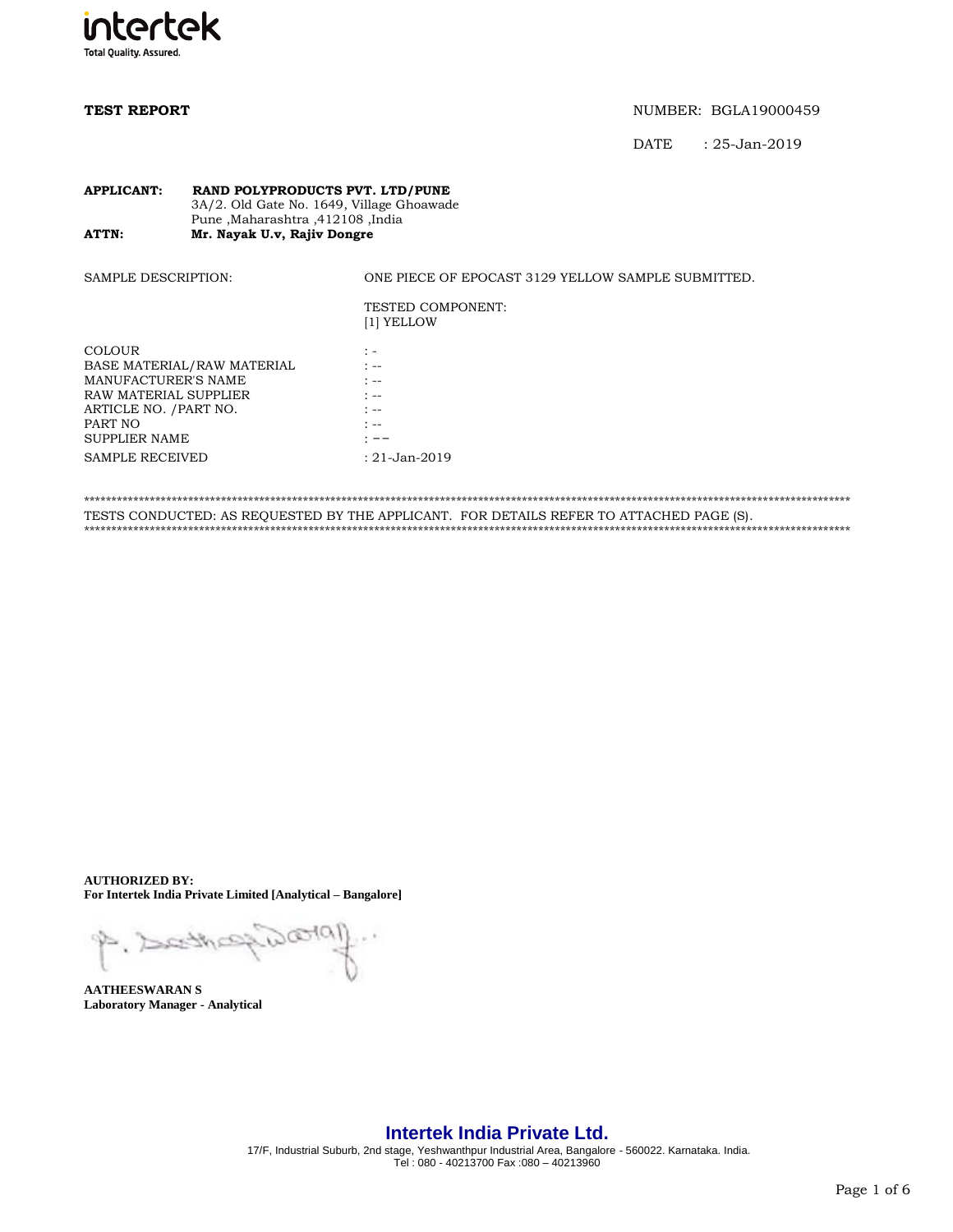# intertek **Total Quality. Assured.**

## **TEST REPORT** NUMBER: BGLA19000459

DATE : 25-Jan-2019

### **Test Result Summary :**

| <b>Test Item</b>               | Unit            | <b>Test Method</b>                                                                                                                                                                         | <b>Result</b> | RL             |
|--------------------------------|-----------------|--------------------------------------------------------------------------------------------------------------------------------------------------------------------------------------------|---------------|----------------|
|                                |                 |                                                                                                                                                                                            | $[1]$         |                |
| Cadmium (Cd) Content           | ppm             | With reference to IEC $62321-5:2013$ , by<br>microwave or acid digestion and determined<br>by ICP-OES.                                                                                     | ND.           | 2              |
| Lead (Pb) Content              | ppm             | With reference to IEC $62321 - 5$ : 2013, by<br>microwave or acid digestion and determined<br>by ICP-OES.                                                                                  | 120           | 2              |
| Mercury (Hg) Content           | ppm             | With reference to IEC 62321-<br>4:2013+AMD1:2017, by microwave or acid<br>digestion and determined by ICP-OES.                                                                             | ND.           | $\mathfrak{D}$ |
| Chromium VI (Cr6+) Content     | ppm             | With reference to IEC 62321-7-2: 2017,<br>organic solvent was used to dissolve or<br>swell sample matrix, followed by alkaline<br>digestion and determined by UV-Vis<br>Spectrophotometer. | ND.           |                |
| Chromium VI (Cr6+) Content $@$ | $\mu$ g/<br>cm2 | With reference to IEC $62321 - 7 - 1$ : 2015, by<br>boiling water extraction and determined by<br>UV-Vis Spectrophotometer or visual<br>observation.                                       |               | 0.10           |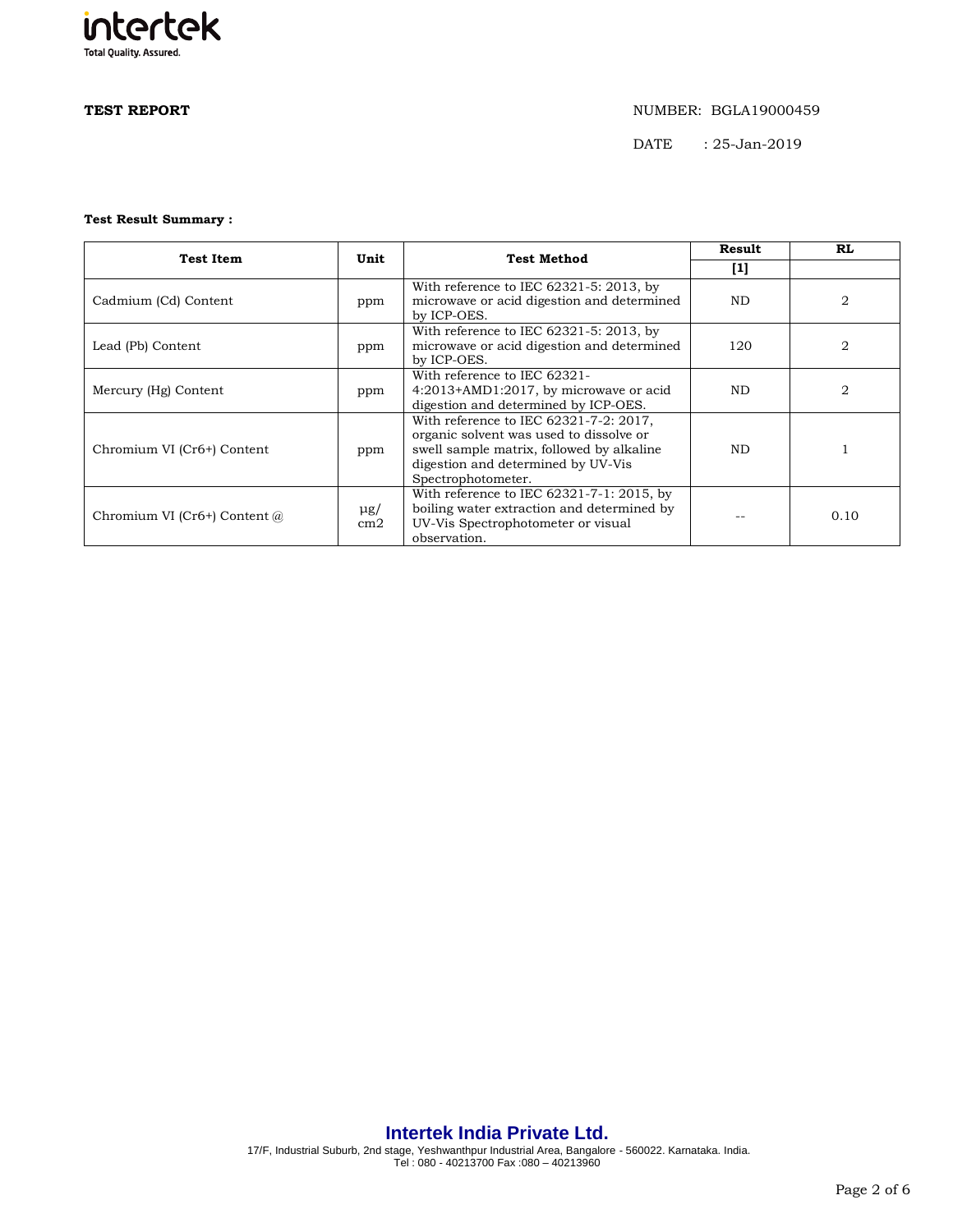**Total Quality. Assured.** 

intertek

## **TEST REPORT** NUMBER: BGLA19000459

DATE : 25-Jan-2019

| <b>Test Item</b>                              | Unit | <b>Test Method</b>                                               | <b>Result</b> | <b>RL</b>      |
|-----------------------------------------------|------|------------------------------------------------------------------|---------------|----------------|
|                                               |      |                                                                  | $[1]$         |                |
| <b>Polybrominated Biphenyls (PBBs)</b>        |      |                                                                  |               |                |
| Monobrominated Biphenyls (MonoBB)             | ppm  |                                                                  | <b>ND</b>     | 5              |
| Dibrominated Biphenyls<br>(DiBB)              | ppm  |                                                                  | <b>ND</b>     | 5              |
| Tribrominated Biphenyls                       |      | With reference to IEC                                            |               |                |
| (TriBB)                                       | ppm  | 62321-6: 2015, by solvent                                        | <b>ND</b>     | 5              |
| Tetrabrominated Biphenyls (TetraBB)           | ppm  | extraction and                                                   | <b>ND</b>     | 5              |
| Pentabrominated Biphenyls (PentaBB)           | ppm  | determined by GC-MS<br>and further HPLC-DAD                      | <b>ND</b>     | $\overline{5}$ |
| Hexabrominated Biphenyls (HexaBB)             | ppm  | confirmation when                                                | <b>ND</b>     | 5              |
| Heptabrominated Biphenyls (HeptaBB)           | ppm  | necessary.                                                       | <b>ND</b>     | $\overline{5}$ |
| Octabrominated Biphenyls (OctaBB)             | ppm  |                                                                  | <b>ND</b>     | $\overline{5}$ |
| Nonabrominated Biphenyls (NonaBB)             | ppm  |                                                                  | <b>ND</b>     | $\overline{5}$ |
| Decabrominated Biphenyl (DecaBB)              | ppm  |                                                                  | <b>ND</b>     | 5              |
| <b>Polybrominated Diphenyl Ethers (PBDEs)</b> |      |                                                                  |               |                |
| Monobrominated Diphenyl Ethers                | ppm  |                                                                  | <b>ND</b>     | 5              |
| (MonoBDE)                                     |      |                                                                  |               |                |
| Dibrominated Diphenyl Ethers (DiBDE)          | ppm  |                                                                  | <b>ND</b>     | 5              |
| Tribrominated Diphenyl Ethers (TriBDE)        | ppm  |                                                                  | <b>ND</b>     | $\overline{5}$ |
| Tetrabrominated Diphenyl Ethers<br>(TetraBDE) | ppm  | With reference to IEC                                            | <b>ND</b>     | 5              |
| Pentabrominated Diphenyl Ethers<br>(PentaBDE) | ppm  | 62321-6: 2015, by solvent<br>extraction and                      | <b>ND</b>     | 5              |
| Hexabrominated Diphenyl Ethers<br>(HexaBDE)   | ppm  | determined by GC-MS<br>and further HPLC-DAD<br>confirmation when | <b>ND</b>     | 5              |
| Heptabrominated Diphenyl Ethers<br>(HeptaBDE) | ppm  | necessary.                                                       | <b>ND</b>     | 5              |
| Octabrominated Diphenyl Ethers (OctaBDE)      | ppm  |                                                                  | <b>ND</b>     | 5              |
| Nonabrominated Diphenyl Ethers<br>(NonaBDE)   | ppm  |                                                                  | <b>ND</b>     | 5              |
| Decabrominated Diphenyl Ether (DecaBDE)       | ppm  |                                                                  | <b>ND</b>     | 5              |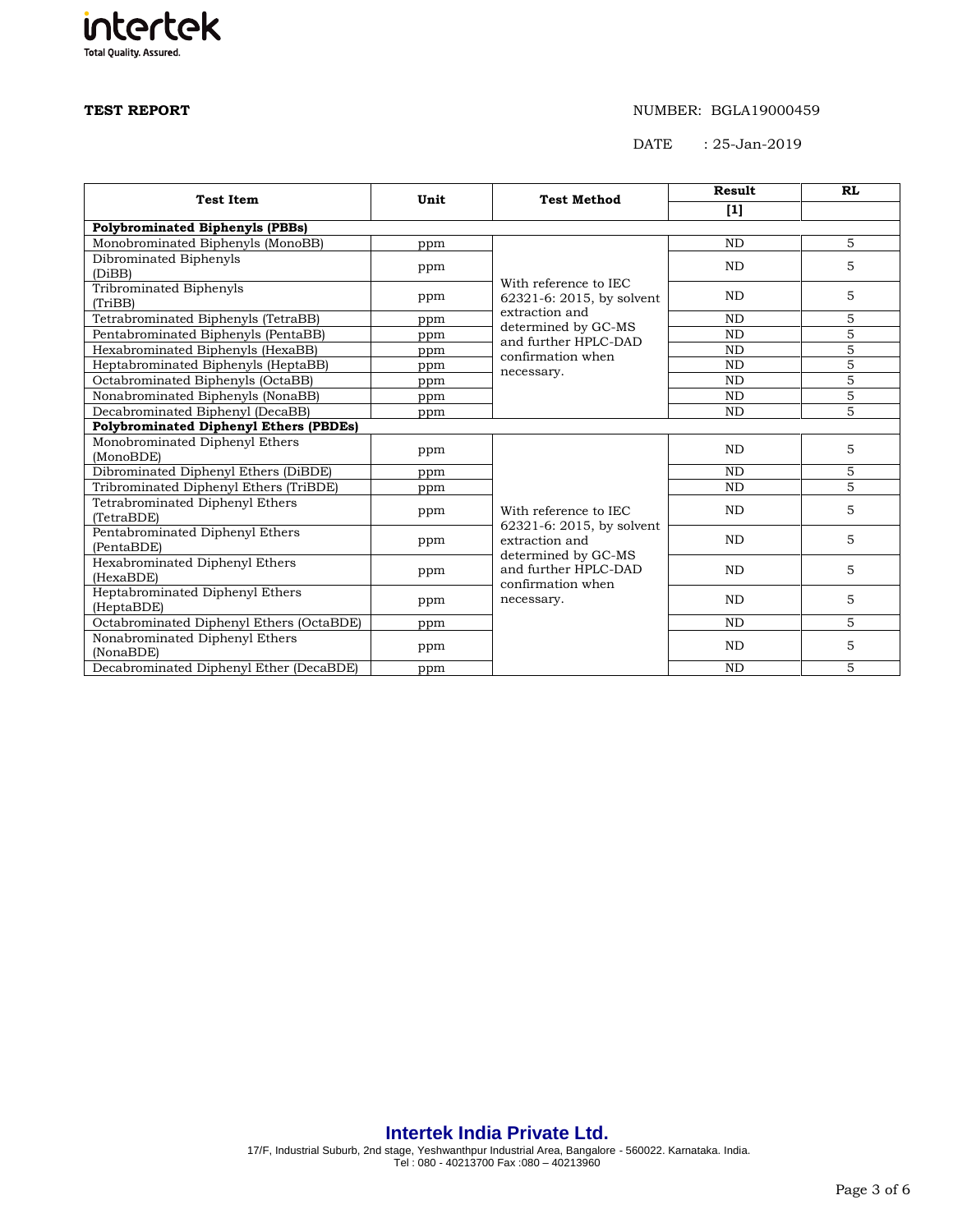

DATE : 25-Jan-2019

| <b>Test Item</b>                  | Unit | <b>Test Method</b>                                                                        | Result | RL |  |
|-----------------------------------|------|-------------------------------------------------------------------------------------------|--------|----|--|
|                                   |      |                                                                                           | [1]    |    |  |
| Phthalates                        |      |                                                                                           |        |    |  |
| Di(2-ethylhexyl) Phthalate (DEHP) | ppm  | With reference to IEC 62321-<br>8:2017, by solvent extraction<br>and determined by GC-MS. | ND     | 50 |  |
| Dibutyl Phthalate (DBP)           | ppm  |                                                                                           | ND     | 50 |  |
| Benzyl Butyl Phthalate (BBP)      | ppm  |                                                                                           | ND     | 50 |  |
| Diisobutyl Phthalate (DIBP)       | ppm  |                                                                                           | ND     | 50 |  |

| Remarks: | ppm       | $=$ | Parts per million based on weight of tested sample $=$ mg/kg |  |
|----------|-----------|-----|--------------------------------------------------------------|--|
|          | <b>ND</b> | $=$ | Not detected                                                 |  |
|          | RL        |     | Reporting limit, quantitation limit of analyte in sample     |  |
|          |           | $=$ | Failed component                                             |  |

@ The explanation of Chromium VI (Cr6+) analysis results

| Colorimetric result                                | Oualitative<br>Result | Explanation                                                                                                                                                                                                      |
|----------------------------------------------------|-----------------------|------------------------------------------------------------------------------------------------------------------------------------------------------------------------------------------------------------------|
| $< 0.10 \mu g/cm2$                                 | Negative              | The result of sample is negative for $Cr(VI)$ . The sample coating is considered a non- $Cr(VI)$ based<br>coating.                                                                                               |
| $\geq 0.10 \mu g/cm2$<br>and $\leq 0.13 \mu$ g/cm2 | Inconclusive          | The result of sample is considered to be inconclusive. If addition samples are available,<br>recommend to add trials and get the average result for the final determination.                                     |
| $> 0.13 \mu g/cm2$                                 | Positive              | The result of sample is positive for Cr(VI). The sample coating is considered to contain Cr(VI).<br>A result expresses as Positive, while not an actual value, which indicates a visual observation<br>was used. |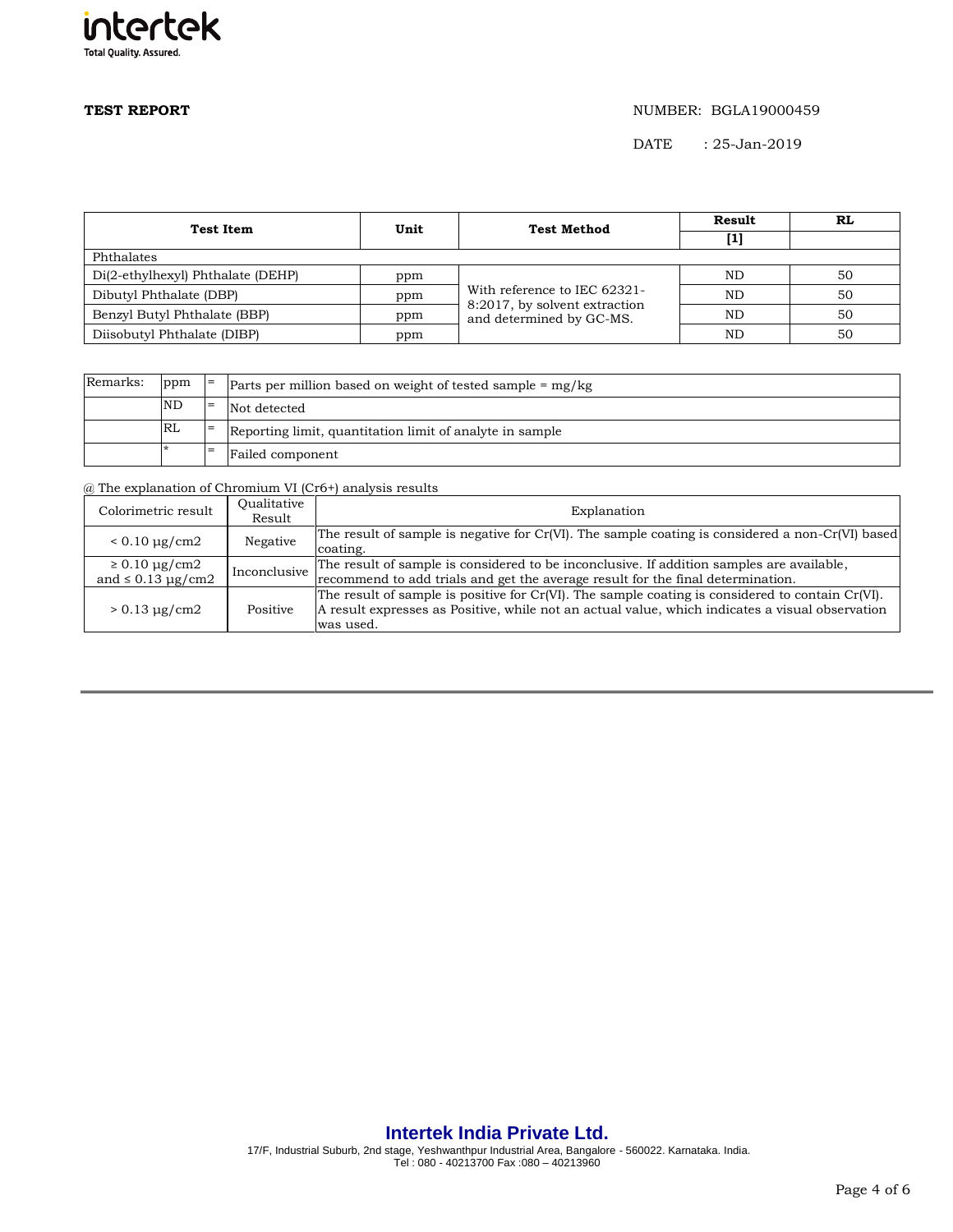

DATE : 25-Jan-2019

| <b>RoHS Limit</b>                      |                                                |  |  |
|----------------------------------------|------------------------------------------------|--|--|
| <b>Restricted Substances</b>           | Limits                                         |  |  |
| Cadmium (Cd) content                   | $0.01\%$ (100ppm)                              |  |  |
|                                        | 1000 ppm (40000 ppm FOR BRASS/COPPER MATERIAL) |  |  |
| Lead (Pb) content                      | (3500 ppm FOR STEEL)                           |  |  |
|                                        | (4000 ppm FOR ALUMINIUM)                       |  |  |
| Mercury (Hg) content                   | $0.1\%$ (1000ppm)                              |  |  |
| Chromium VI (Cr6+) content             | $0.1\%$ (1000ppm)                              |  |  |
| Polybrominated Biphenyls (PBBs)        | $0.1\%$ (1000ppm)                              |  |  |
| Polybrominated Diphenyl Ethers (PBDEs) | $0.1\%$ (1000ppm)                              |  |  |
| Di(2-ethylhexyl) Phthalate (DEHP)      | $0.1\%$ (1000ppm)                              |  |  |
| Dibutyl Phthalate (DBP)                | $0.1\%$ (1000ppm)                              |  |  |
| Benzyl Butyl Phthalate (BBP)           | $0.1\%$ (1000ppm)                              |  |  |
| Diisobutyl Phthalate (DIBP)            | $0.1\%$ (1000ppm)                              |  |  |

The limits were quoted from Annex II of 2011/65/EU and Amendment (EU) 2015/863 for homogeneous material.

### **ROHS CONCLUSION: Tested Component of Submitted Samples meets the Requirement of RoHS Annex II of 2011/65/EU and Amendment (EU) 2015/863**